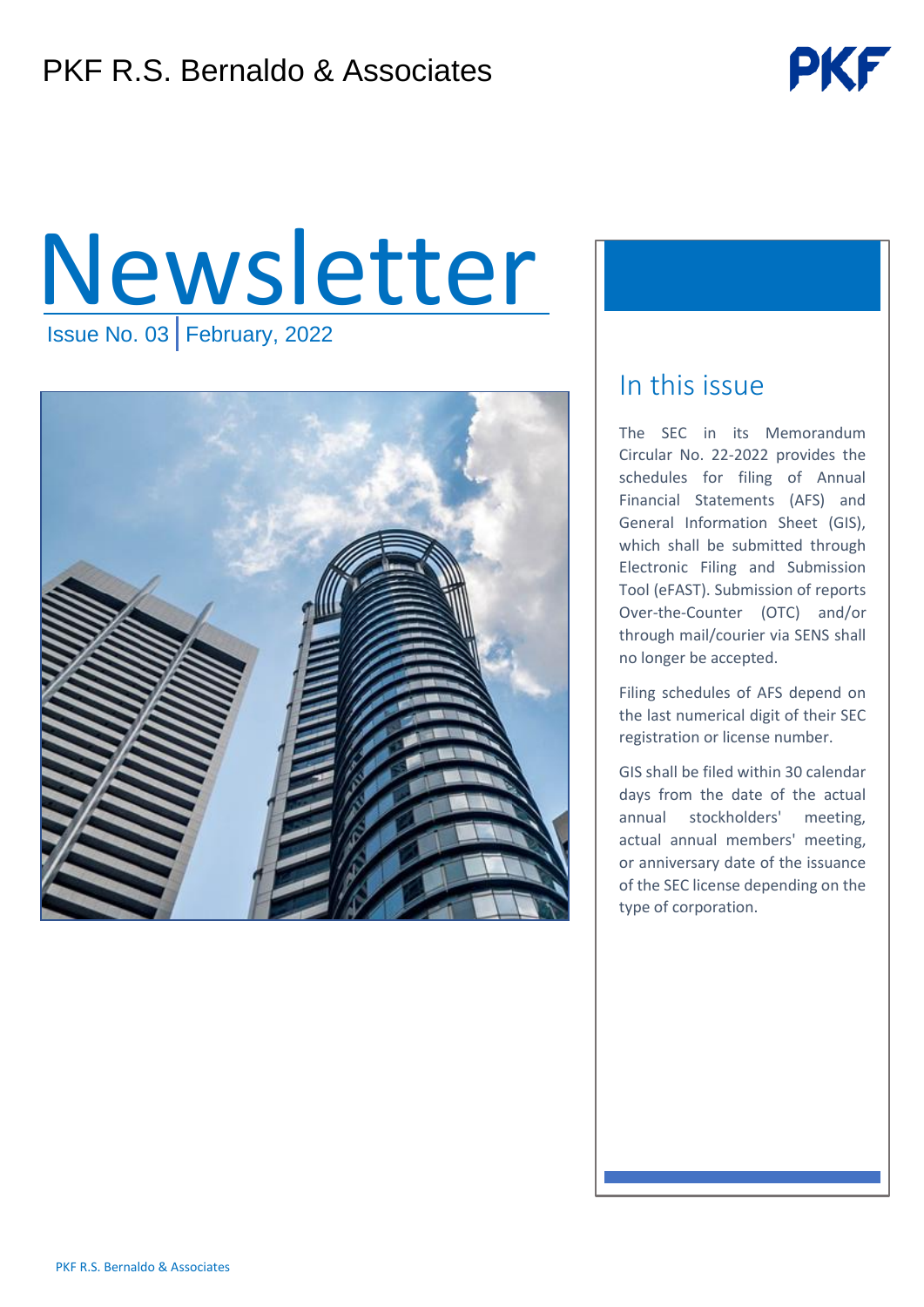

## **Contents**

| SCHEDULES FOR FILING OF ANNUAL |  |
|--------------------------------|--|
|                                |  |
|                                |  |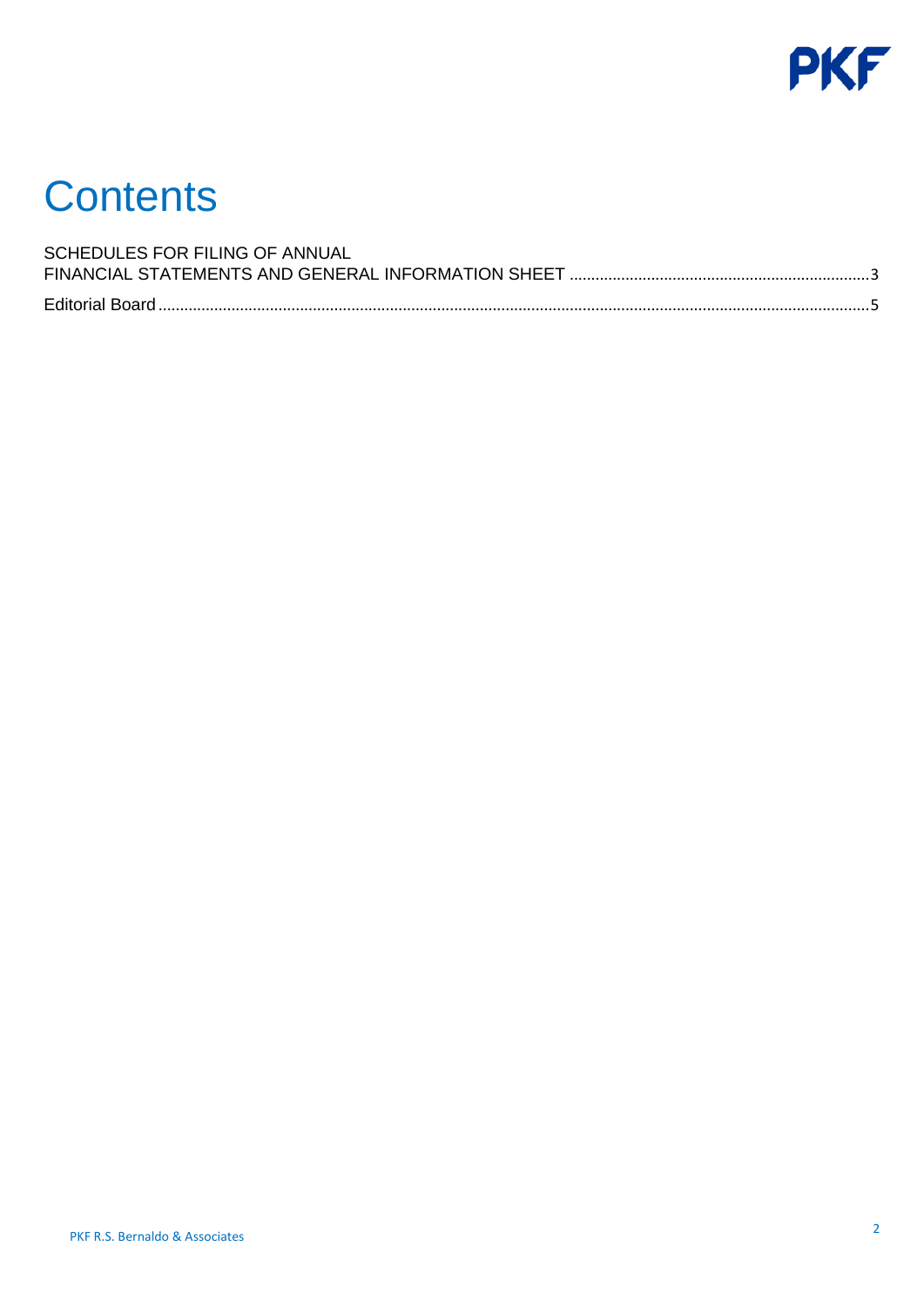

#### <span id="page-2-0"></span>**SCHEDULES FOR FILING OF ANNUAL FINANCIAL STATEMENTS AND GENERAL INFORMATION SHEET**

#### To: All Concerned Corporations

The Commission, to undertake appropriate measures to combat the Covid 19 (Omicron Virus) threat to its personnel and the transacting public, proceeded to adopt the use of the Electronic Filing and Submission Tool (eFAST) and adopted the following changes and new requirements in filing of annual financial statements, general information sheet and other reports:

#### **I. AUDITED FINANCIAL STATEMENTS OF COMPANIES WHOSE FISCAL YEAR ENDS ON DECEMBER 31, 2021:**

1. All corporations, including branch offices, representative offices, regional headquarters and regional operating headquarters of foreign corporations, shall file their AFS depending on the last numerical digit of their SEC registration or license number in accordance with the following schedule through the eFAST:

| July $1 - 15$      | <b>1 and 2</b>  |
|--------------------|-----------------|
| July 16 - 31       | 3 and 4         |
| August $1 - 15$    | <b>5 and 6</b>  |
| August 16 - 31     | $7$ and $8$     |
| September $1 - 15$ | <b>9 and 10</b> |

All Extension Offices shall be governed also by the above coding schedule in 2022.

#### *However, any corporation may file on or before its respective filing dates also through eFAST.*

- 2. The above filing schedule shall not apply to the following corporations:
	- a. Those whose fiscal year ends on a date other than December 31, 2021.
	- b. Those whose securities are listed on the Philippine Stock Exchange (PSE) and those which are covered under Section 17.2 of the SRC, except those companies which filed Notification of Suspension to file reports under Section 17 of the SRC (SEC Form 17-EX).
	- c. Those whose AFS are being audited by the Commission on Audit (COA).
- *3. All corporations may file their AFS regardless of the last numerical digit of their registration or license number on or before the first day, as stated in the coding schedule in paragraph 1 pertaining to said digit;*
- *4. Late filings or filing after respective due dates shall be accepted starting September 16, 2022, and shall be subject to the prescribed penalties which shall be computed from the date of the last day of filing schedule stated in paragraph 1;*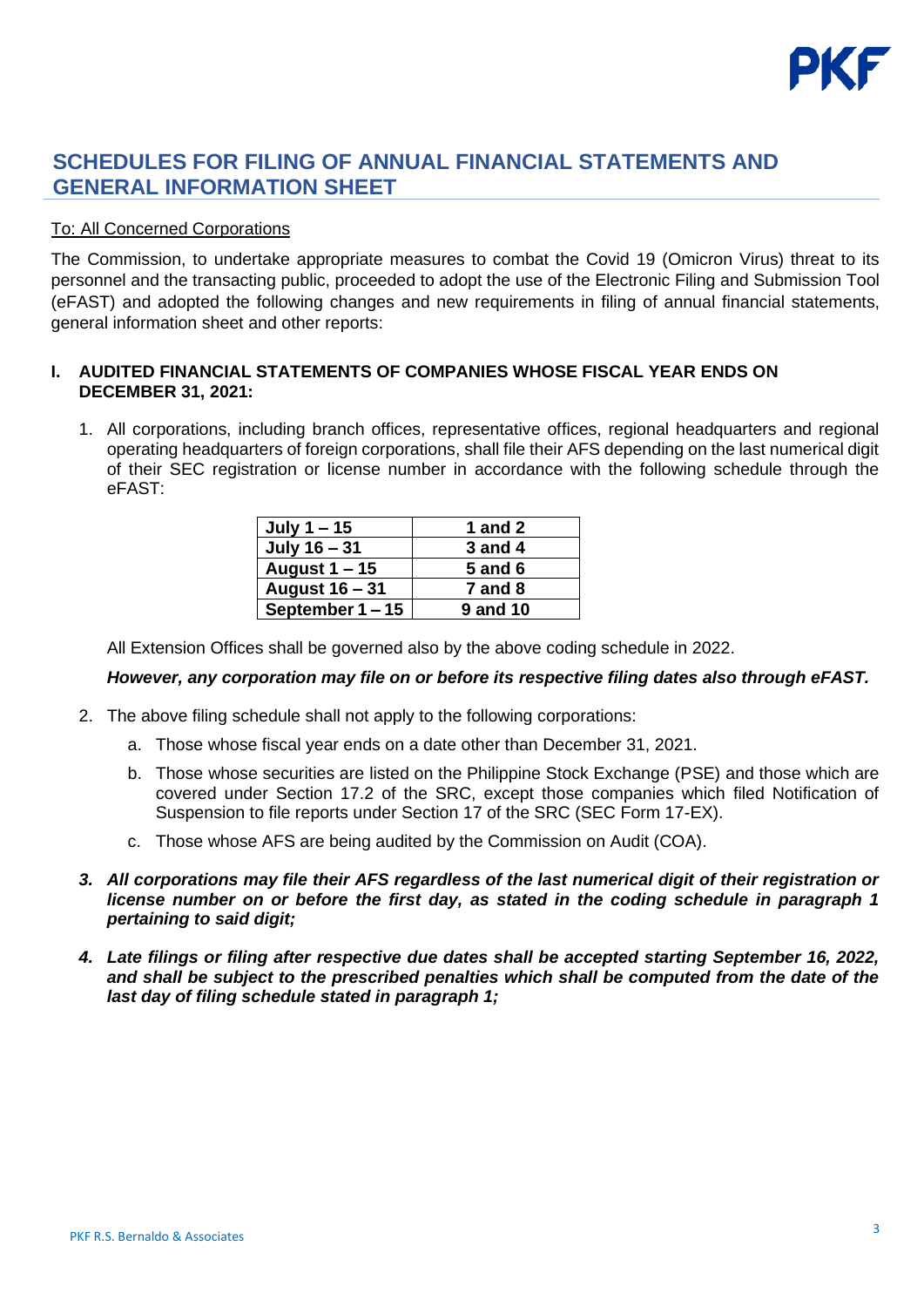#### **II. GENERAL INFORMATION SHEET (GIS)**



- 1. All corporations shall file their GIS *within 30 calendar days* from:
	- a. Stock Corporations date of actual annual stockholders' meeting
	- b. Non-Stock Corporation date of actual annual members meeting
	- *c. Foreign Corporations – anniversary date of the issuance of the SEC License*

#### **III. ALL REPORTS**

All corporations (stock or non-stock) are required to file their annual reportorial requirements (AFS and GIS) through eFAST by applying the SEC issued number coding schedule for AFS. Other reports not available in the eFAST may be submitted by sending through email at *ictdsubmission@sec.gov.ph*.

All filers of GIS and AFS, regardless of the number of reports to be filed at the SEC, complying with the circularized SEC-issued number coding schedule (for AFS only), shall be accommodated through the eFAST Facility.

#### *Submission of reports Over-the-Counter (OTC) and/or through mail/courier via SENS shall no longer be accepted.*

All reports submitted through eFAST are scanned or digital copies of the manually signed or digitally signed reports. The responsibility to ensure the integrity and authenticity of the e- signature rests upon the signatory or authorized signatory of the filer. All electronic transactions referred to in this memorandum shall be governed by the existing and prevailing laws and regulations, as applicable.

Any problem encountered in the enrollment and submission of AFS and GIS in the eFAST (OST) shall be accommodated through the email and telephone numbers posted in the SEC Contact Center using the link [https://www.sec.gov.ph/contact-us/.](https://www.sec.gov.ph/contact-us/)

All other circulars, memoranda and implementing rules and regulations that may be inconsistent with the foregoing provisions shall be deemed modified or amended accordingly.

This Memorandum Circular shall take effect immediately.

*MC No. 02 - 2022:<https://www.sec.gov.ph/mc-2022/mc-no-02-s-2022/>*